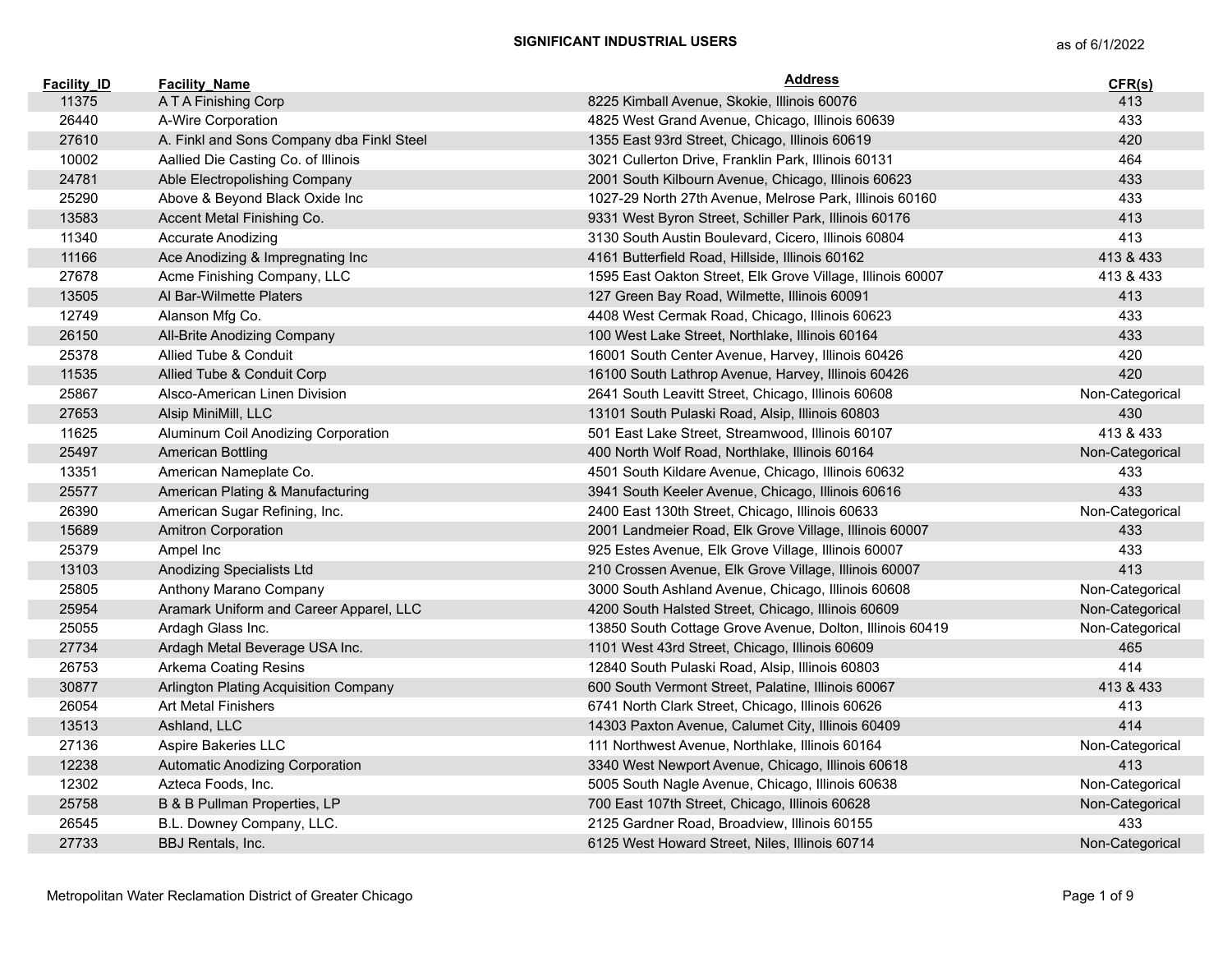| <b>Facility ID</b> | <b>Facility Name</b>                                     | <b>Address</b>                                              | CFR(s)          |
|--------------------|----------------------------------------------------------|-------------------------------------------------------------|-----------------|
| 29797              | Beaver Oil, LLC                                          | 6037 Lenzi Avenue, Hodgkins, Illinois 60525                 | 437             |
| 28030              | Bellwood Industrial Plating, Inc.                        | 4351 West Roosevelt Road, Chicago, Illinois 60624           | 413             |
| 11138              | Belmont Plating Works, Inc.                              | 3410 North River Road, Franklin Park, Illinois 60131        | 413 & 433       |
| 25873              | <b>Belmont Sausage Company</b>                           | 2201 Estes Avenue, Elk Grove Village, Illinois 60007        | Non-Categorical |
| 28230              | Berger US, Inc. dba Sorini Ring Manufacturing            | 2524 South Blue Island Avenue, Chicago, Illinois 60608      | 433             |
| 26039              | Berkshire Investments, LLC d/b/a Chicago Extruded Metals | 1601 South 54th Avenue, Cicero, Illinois 60804              | 464 & 468       |
| 25323              | Best Cutting Die Co., Etch-A-Die Division                | 8220 Christiana Avenue, Skokie, Illinois 60076              | 433             |
| 27932              | Bimbo Bakeries USA, Inc.                                 | 1540 South 54th Avenue, Cicero, Illinois 60804              | Non-Categorical |
| 10307              | Blommer Chocolate Co.                                    | 600 West Kinzie Street, Chicago, Illinois 60654             | Non-Categorical |
| 26369              | <b>Bluewater Thermal Services, LLC</b>                   | 75 East Lake Street, Northlake, Illinois 60164              | 433             |
| 13454              | <b>BNSF Railway Company</b>                              | 5750 West 31st Street, Cicero, Illinois 60804               | Non-Categorical |
| 27587              | <b>Bobak Sausage Company</b>                             | 4550 West Jackson Boulevard, Chicago, Illinois 60624        | Non-Categorical |
| 10311              | <b>Borg Warner Automotive</b>                            | 700 South 25th Avenue, Bellwood, Illinois 60104             | 433             |
| 31065              | Bostik, Inc.                                             | 14303 Paxton Avenue, Calumet City, Illinois 60409           | 414             |
| 26984              | <b>Brad Foote Gear Works</b>                             | 3250 South Central Avenue, Cicero, Illinois 60804           | 433             |
| 28003              | Bridgford Foods of Illinois, Inc.                        | 1415 West 44th Street, Chicago, Illinois 60609              | Non-Categorical |
| 27051              | Brite Clean Chicago, LLC                                 | 2316 West 167th Street, Markham, Illinois 60428             | 442             |
| 27945              | Britt Industries, Inc.                                   | 3010 Malmo Drive, Arlington Heights, Illinois 60005         | 433             |
| 11341              | Bruss Company, The                                       | 3548 North Kostner Avenue, Chicago, Illinois 60641          | Non-Categorical |
| 13774              | Calumet Tank & Equipment Co.                             | 12440 South Stony Island Avenue, Chicago, Illinois 60633    | 442             |
| 15827              | Caravan Ingredients                                      | 14622 South Lakeside Avenue, Dolton, Illinois 60419         | Non-Categorical |
| 11058              | Carl Buddig and Company                                  | 50 Taft Drive, South Holland, Illinois 60473                | Non-Categorical |
| 27910              | Carl Buddig CBQ, LLC                                     | 15600 South Wentworth Avenue, South Holland, Illinois 60473 | Non-Categorical |
| 11576              | Castle Metal Finishing Corp                              | 4631 North 25th Avenue, Schiller Park, Illinois 60176       | 413             |
| 10001              | CBSL Transportation Services, Inc.                       | 4750 South Merrimac Avenue, Chicago, Illinois 60638         | 442             |
| 11422              | <b>Cedar Concepts Corporation</b>                        | 4342 South Wolcott Avenue, Chicago, Illinois 60609          | 414             |
| 11548              | Century Plating Company, Inc.                            | 2939 North Oakley Avenue, Chicago, Illinois 60618           | 413 & 433       |
| 28005              | Ceratizit Chicago Inc.                                   | 2050 Mitchell Boulevard, Schaumburg, Illinois 60193         | 433             |
| 26040              | <b>Chem-Plate Industries</b>                             | 1250 Morse Avenue, Elk Grove Village, Illinois 60007        | 433             |
| 12925              | Chem-Plate Industries, Inc.                              | 1990 East Devon Avenue, Elk Grove Village, Illinois 60007   | 413 & 433       |
| 26254              | Chicago American Manufacturing, LLC                      | 4500 West 47th Street, Chicago, Illinois 60632              | 433             |
| 11084              | Chicago Anodizing Co.                                    | 4112 West Lake Street, Chicago, Illinois 60624              | 413 & 433       |
| 12988              | Chicago Magnesium Casting Co.                            | 14101 South Seeley Avenue, Blue Island, Illinois 60406      | 433             |
| 12114              | CID Recycling and Disposal Facility                      | 13707 South Jeffery Avenue, Calumet City, Illinois 60409    | 437             |
| 10180              | <b>Cintas Corporation</b>                                | 1025 National Parkway, Schaumburg, Illinois 60173           | Non-Categorical |
| 15985              | Cintas Corporation                                       | 6001 West 73rd Street, Bedford Park, Illinois 60638         | Non-Categorical |
| 26070              | Cintas Corporation                                       | 1201 West St. Charles Road, Maywood, Illinois 60153         | Non-Categorical |
| 27857              | Cintas Corporation No. 2                                 | 8201 South Cork Avenue, Justice, Illinois 60458             | Non-Categorical |
| 26425              | Circuit Engineering, LLC                                 | 1390 Lunt Avenue, Elk Grove Village, Illinois 60007         | 433             |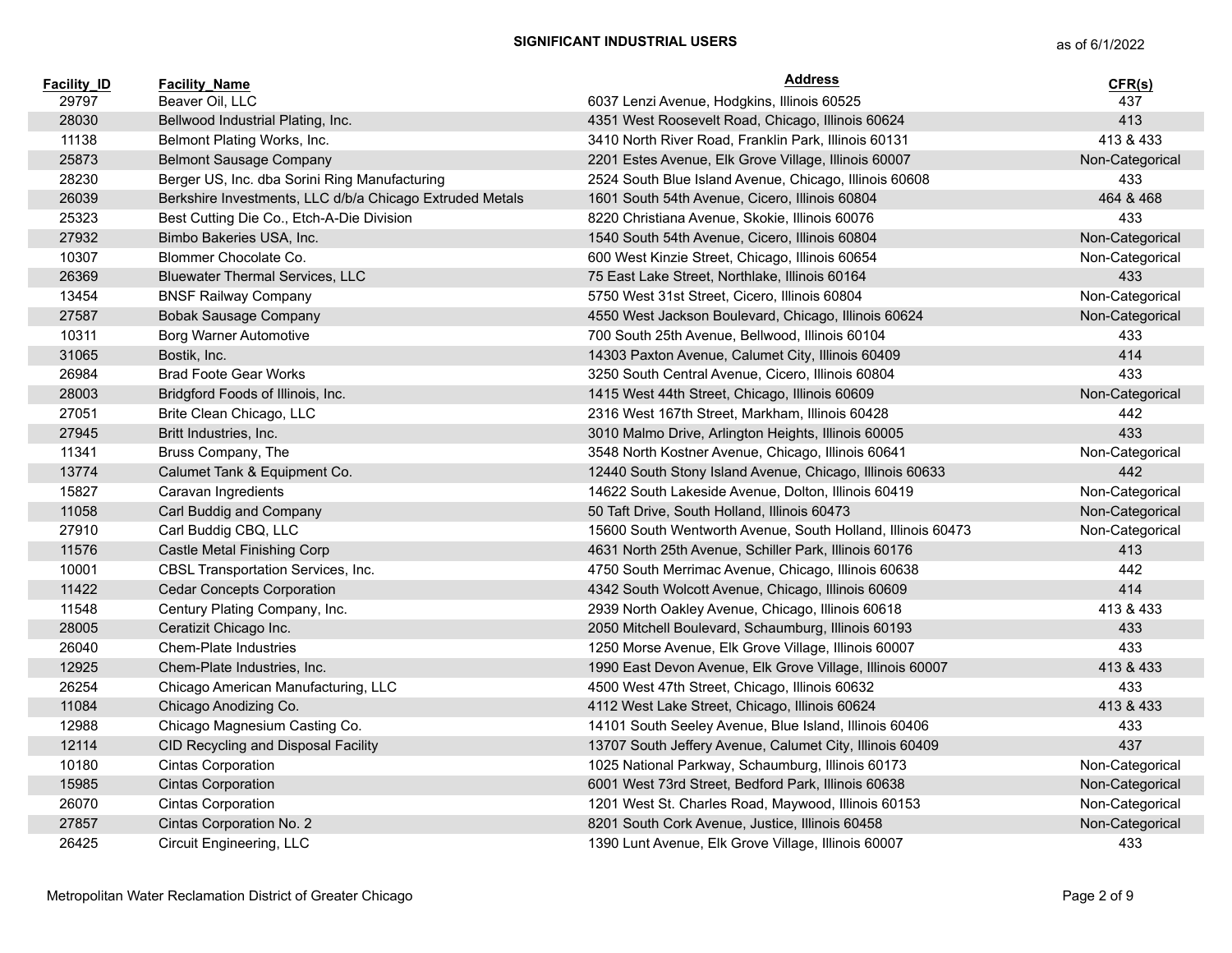| <b>Facility ID</b> | <b>Facility Name</b>                                     | <b>Address</b>                                            | CFR(s)          |
|--------------------|----------------------------------------------------------|-----------------------------------------------------------|-----------------|
| 13787              | City of Chicago - Jardine Water Purification Plant       | 1000 East Ohio Street, Chicago, Illinois 60611            | Non-Categorical |
| 13958              | City of Chicago - Sawyer Water Purification Plant        | 3300 East Cheltenham Place, Chicago, Illinois 60649       | Non-Categorical |
| 26549              | Clean Harbors Recycling Services of Chicago, LLC         | 1445 West 42nd Street, Chicago, Illinois 60609            | Non-Categorical |
| 25896              | Cleveland-Cliffs Riverdale LLC                           | 13500 South Perry Avenue, Riverdale, Illinois 60827       | 420             |
| 25289              | CMP Anodizing, Inc.                                      | 1340 Howard Street, Elk Grove Village, Illinois 60007     | 433             |
| 27629              | CMP Anodizing, Inc.                                      | 1530 Louis Avenue, Elk Grove Village, Illinois 60007      | 433             |
| 12340              | Cody Metal Finishing Inc.                                | 1620 North Throop Street, Chicago, Illinois 60622         | 413 & 433       |
| 15230              | Commercial Finishes Company, Ltd.                        | 540 Lively Boulevard, Elk Grove Village, Illinois 60007   | 433             |
| 23995              | <b>Congress Development Company</b>                      | 4100 West Frontage Road, Hillside, Illinois 60162         | Non-Categorical |
| 25471              | Cygnus Corporation dba Marietta Chicago                  | 340 East 138th Street, Chicago, Illinois 60827            | Non-Categorical |
| 17261              | Dana Container Inc.                                      | 7703 West 59th Street, Summit, Illinois 60501             | 442             |
| 13770              | Des Plaines Landfill                                     | 9800 West Central Road, Des Plaines, Illinois 60016       | Non-Categorical |
| 27590              | <b>DME Manufacturing Company</b>                         | 8034 Central Park Avenue, Skokie, Illinois 60076          | 433             |
| 13688              | Domestic Uniform Rental Company                          | 4131 North Ravenswood Avenue, Chicago, Illinois 60613     | Non-Categorical |
| 12058              | Dyna-Burr Chicago, Inc.                                  | 65 East Lake Street, Northlake, Illinois 60164            | 413             |
| 27824              | Dynomax Inc.                                             | 230 West Palatine Road, Wheeling, Illinois 60090          | 433             |
| 31077              | Eagle Capital Group LLC, dba Summit Interconnect Chicago | 1735 Mitchell Boulevard, Schaumburg, Illinois 60193       | 433             |
| 26233              | Ebro Foods, Inc.                                         | 1330 West 43rd Street, Chicago, Illinois 60609            | Non-Categorical |
| 24896              | <b>Ed Miniat LLC</b>                                     | 16250 South Vincennes Road, South Holland, Illinois 60473 | Non-Categorical |
| 11406              | Edsal Manufacturing Company, Inc.                        | 4400 South Packers Avenue, Chicago, Illinois 60609        | 433             |
| 24378              | Edsal Manufacturing Company, Inc.                        | 4345 South Packers Avenue, Chicago, Illinois 60609        | 433             |
| 26740              | <b>Eklind Tool Company</b>                               | 11040 King Street, Franklin Park, Illinois 60131          | 433             |
| 24599              | El Milagro Tortilla                                      | 3120 West 36th Street, Chicago, Illinois 60632            | Non-Categorical |
| 14249              | El Milagro, Inc.                                         | 2919 South Western Avenue, Chicago, Illinois 60608        | Non-Categorical |
| 26088              | El Milagro, Inc. - Plant No. 4                           | 2400 West 21st Place, Chicago, Illinois 60608             | Non-Categorical |
| 10888              | Elé Corporation                                          | 7847 West 47th Street, McCook, Illinois 60525             | 414             |
| 24756              | Electronic Interconnect Corp                             | 2700 West Touhy Avenue, Elk Grove Village, Illinois 60007 | 433             |
| 12222              | <b>Electronic Plating Company</b>                        | 1821 South 54th Avenue, Cicero, Illinois 60804            | 433             |
| 11369              | Elgin Sweeper Company                                    | 1300 West Bartlett Road, Elgin, Illinois 60120            | 433             |
| 10425              | Elkay Manufacturing Company                              | 2700 South 17th Avenue, Broadview, Illinois 60155         | Non-Categorical |
| 11977              | <b>Empire Hard Chrome</b>                                | 1615 South Kostner Avenue, Chicago, Illinois 60623        | 413             |
| 25146              | Empire Hard Chrome Plant 2                               | 1537 South Wood Street, Chicago, Illinois 60608           | 433             |
| 15546              | En-Chro Plating, Ltd.                                    | 2755 West Lake Street, Melrose Park, Illinois 60160       | 433             |
| 10427              | Enameled Steel & Sign Co.                                | 4568 West Addison Street, Chicago, Illinois 60641         | 413             |
| 14287              | Engis Corporation, Inc.                                  | 105 West Hintz Road, Wheeling, Illinois 60090             | 433             |
| 25246              | Envirite of Illinois, Inc.                               | 16435 South Center Avenue, Harvey, Illinois 60426         | 437             |
| 10204              | <b>Ester Solutions</b>                                   | 5851 West 73rd Street, Bedford Park, Illinois 60638       | 414             |
| 26499              | Ex-Cell Kaiser, LLC                                      | 11240 Melrose Avenue, Franklin Park, Illinois 60131       | 433             |
| 26759              | Expert Metal Finishing, Inc.                             | 2120 North West Street, River Grove, Illinois 60171       | 433             |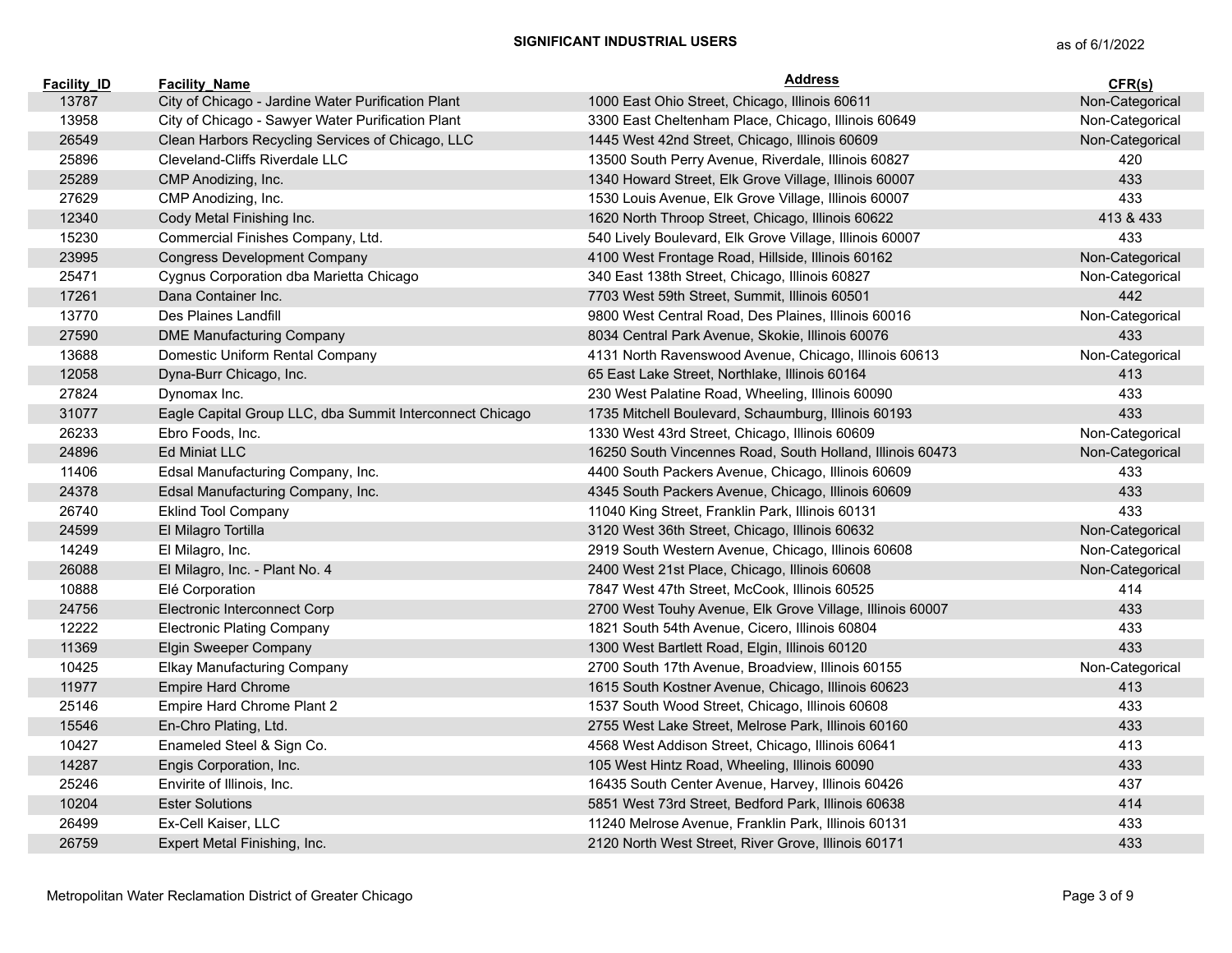| <b>Facility ID</b> | <b>Facility Name</b>                                             | <b>Address</b>                                            | CFR(s)          |
|--------------------|------------------------------------------------------------------|-----------------------------------------------------------|-----------------|
| 27979              | Express Container Services of Lansing, LLC                       | 17550 Fritz Drive, Lansing, Illinois 60438                | 442             |
| 27984              | Fareva Morton Grove, Inc.                                        | 6901 Golf Road, Morton Grove, Illinois 60053              | 455             |
| 25521              | Faspro Technologies, Inc.                                        | 165 King Street, Elk Grove Village, Illinois 60007        | 433             |
| 12240              | Ferrara Candy Company                                            | 7301 West Harrison Street, Forest Park, Illinois 60130    | Non-Categorical |
| 25645              | Ferrara Candy Company                                            | 3000 West Washington Boulevard, Bellwood, Illinois 60104  | Non-Categorical |
| 30834              | Ferrero Group                                                    | 2945 West 31st Street, Chicago, Illinois 60623            | Non-Categorical |
| 27934              | Fervalue USA, Inc.                                               | 3401 Mt. Prospect Road, Franklin Park, Illinois 60131     | Non-Categorical |
| 25938              | Five Star Laundry - Chicago, LLC                                 | 1060 West Division Street, Chicago, Illinois 60642        | Non-Categorical |
| 25367              | Fluid Management, Inc.                                           | 1023 Wheeling Road, Wheeling, Illinois 60090              | 433             |
| 13495              | Flying Food Catering, Inc.                                       | 4330 Transworld Road, Schiller Park, Illinois 60176       | Non-Categorical |
| 25554              | Focal Point LLC                                                  | 4201 South Pulaski Road, Chicago, Illinois 60632          | 433             |
| 26788              | <b>Focal Point LLC</b>                                           | 4141 South Pulaski Road, Chicago, Illinois 60632          | 433             |
| 27918              | Fontanini Foods LLC                                              | 8751 West 50th Street, McCook, Illinois 60525             | Non-Categorical |
| 27155              | Foodliner Inc.                                                   | 2801 East 104th Street, Chicago, Illinois 60617           | Non-Categorical |
| 14279              | Foodliner, Inc.                                                  | 9200 King Street, Franklin Park, Illinois 60131           | Non-Categorical |
| 13389              | Ford Motor Company - Chicago Assembly Plant                      | 12600 South Torrence Avenue, Chicago, Illinois 60633      | 433             |
| 11905              | Forest Plating Co.                                               | 930 Des Plaines Avenue, Forest Park, Illinois 60130       | 413             |
| 26914              | Fotofab, LLC                                                     | 3758 West Belmont Avenue, Chicago, Illinois 60618         | 433             |
| 26791              | Fresenius Kabi USA, LLC                                          | 2020 Ruby Street, Melrose Park, Illinois 60160            | 439             |
| 27133              | Fresh Express Incorporated                                       | 1109 East Lake Street, Streamwood, Illinois 60107         | Non-Categorical |
| 25695              | Gate Gourmet Unit 239                                            | 4347 United Parkway, Schiller Park, Illinois 60176        | Non-Categorical |
| 12719              | Gatto Industrial Platers, Inc.                                   | 4620 West Roosevelt Road, Chicago, Illinois 60644         | 433             |
| 13228              | Gelita USA, Inc.                                                 | 10 Wentworth Avenue, Calumet City, Illinois 60409         | Non-Categorical |
| 25927              | Georgia Nut Company                                              | 7500 Linder Avenue, Skokie, Illinois 60077                | Non-Categorical |
| 26873              | <b>Gold Standard Baking</b>                                      | 3700 South Kedzie Avenue, Chicago, Illinois 60632         | Non-Categorical |
| 24817              | Goose Island Beer Company                                        | 1800 West Fulton Street, Chicago, Illinois 60612          | Non-Categorical |
| 27860              | Great Lakes Coca-Cola Distribution, LLC d/b/a Great Lakes Cor    | 7400 North Oak Park Avenue, Niles, Illinois 60714         | Non-Categorical |
| 27861              | Great Lakes Coca-Cola Distribution, LLC d/b/a Reyes Coca-Col     | 12200 South Laramie Avenue, Alsip, Illinois 60803         | Non-Categorical |
| 28043              | <b>Great Northern Instore LLC</b>                                | 333 East Touhy Avenue, Des Plaines, Illinois 60018        | 433             |
| 24403              | Grecian Delight Foods, Inc.                                      | 1201 Tonne Road, Elk Grove Village, Illinois 60007        | Non-Categorical |
| 26280              | Greenlee Diamond Tool Company                                    | 2375 West Touhy Avenue, Elk Grove Village, Illinois 60007 | 433             |
| 11724              | Griffin Plating Co., Inc.                                        | 1636 West Armitage Avenue, Chicago, Illinois 60622        | 413             |
| 13032              | Griffith Foods, Inc.                                             | 12200 South Central Avenue, Alsip, Illinois 60803         | Non-Categorical |
| 10536              | H. Kramer & Co.                                                  | 1343 West 21st Street, Chicago, Illinois 60608            | 421             |
| 14265              | <b>Harbor View</b>                                               | 2000 East 122nd Street, Chicago, Illinois 60633           | Non-Categorical |
| 27062              | Heligear Acquisition Co., d/b/a Northstar Aerospace (Chicago) In | 6006 West 73rd Street, Bedford Park, Illinois 60638       | 433             |
| 25136              | <b>Hinckley Springs</b>                                          | 6055 South Harlem Avenue, Chicago, Illinois 60638         | Non-Categorical |
| 25137              | <b>Hinckley Springs</b>                                          | 6155 South Harlem Avenue, Chicago, Illinois 60638         | Non-Categorical |
| 10487              | Horween Leather Co.                                              | 2015 North Elston Avenue, Chicago, Illinois 60614         | 425             |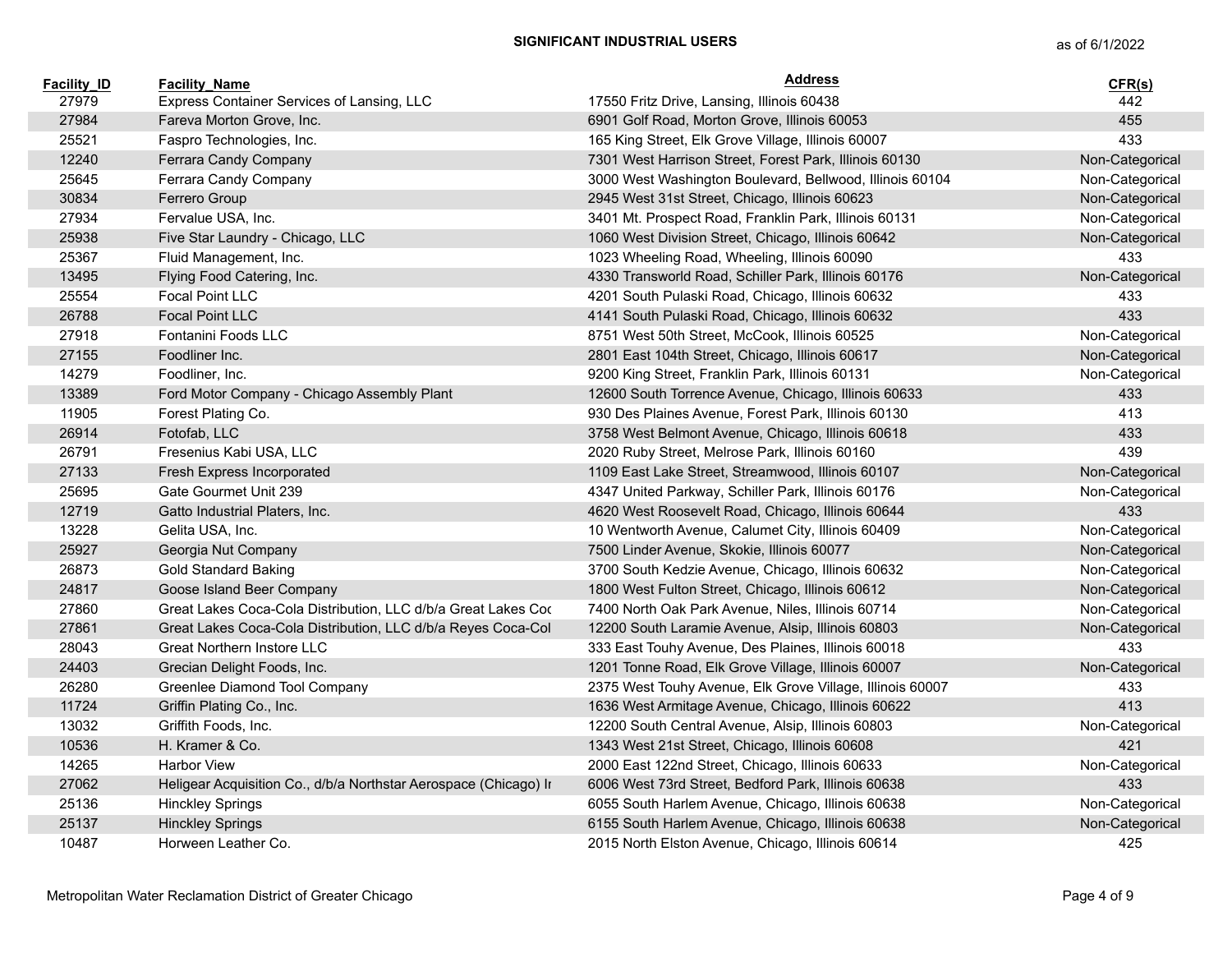| <b>Facility ID</b> | <b>Facility Name</b>                             | <b>Address</b>                                               | CFR(s)          |
|--------------------|--------------------------------------------------|--------------------------------------------------------------|-----------------|
| 27935              | Hostess Brands, LLC                              | 2035 North Narragansett Avenue, Chicago, Illinois 60639      | Non-Categorical |
| 11474              | Hu-Friedy Mfg. Co. LLC                           | 3232 North Rockwell Street, Chicago, Illinois 60618          | 433             |
| 15962              | HV Manufacturing Company                         | 1197 Willis Avenue, Wheeling, Illinois 60090                 | Non-Categorical |
| 13717              | Imperial Plating Company, Inc.                   | 7030 West 60th Street, Chicago, Illinois 60638               | 433             |
| 26338              | IMS Engineered Products, LLC                     | 1 Innovation Drive, Des Plaines, Illinois 60016              | 433             |
| 25417              | Ingredion Incorporated - Argo Plant              | 6400 South Archer Avenue, Bedford Park, Illinois 60501       | Non-Categorical |
| 10012              | Inland Die Casting Company                       | 161 Carpenter Avenue, Wheeling, Illinois 60090               | 464             |
| 10851              | Innophos, Inc.                                   | 612 East 138th Street, Chicago, Illinois 60827               | Non-Categorical |
| 25768              | Interlake Mecalux, Inc.                          | 1600 North 25th Avenue, Melrose Park, Illinois 60160         | 433             |
| 12402              | International Processing Company of America      | 1485 Lively Boulevard, Elk Grove Village, Illinois 60007     | 413             |
| 12718              | International Silver Plating, Inc.               | 364 Park Avenue, Glencoe, Illinois 60022                     | 413             |
| 10518              | Jewel Food Stores                                | 1955 West North Avenue, Melrose Park, Illinois 60160         | Non-Categorical |
| 12424              | JLO Metal Products, Inc.                         | 5841 West Dickens Avenue, Chicago, Illinois 60639            | 467             |
| 26968              | Keystone Automotive Division of LKQ Corporation  | 5328 West 123rd Place, Alsip, Illinois 60803                 | 433             |
| 25839              | Kinder Morgan Liquids Terminals, LLC             | 12200 South Stony Island Avenue, Chicago, Illinois 60633     | Non-Categorical |
| 25773              | Kinder Morgan Liquids Terminals, LLC-Argo        | 8500 West 68th Street, Argo, Illinois 60501                  | Non-Categorical |
| 27719              | Kinder Morgan Liquids Terminals, LLC-Argo-Harlem | 4811 South Harlem Avenue, Forest View, Illinois 60402        | Non-Categorical |
| 24048              | Koch Foods, Inc.                                 | 4404 West Berteau Avenue, Chicago, Illinois 60641            | Non-Categorical |
| 27679              | Koch Foods, Inc.                                 | 2155 25th Avenue, Franklin Park, Illinois 60131              | Non-Categorical |
| 10157              | Koppers Incorporated                             | 3900 South Laramie Avenue, Stickney, Illinois 60804          | 414             |
| 27727              | Kraft Heinz Company                              | 801 Waukegan Road, Glenview, Illinois 60025                  | Non-Categorical |
| 27157              | Lagunitas Brewery                                | 1843 South Washtenaw Avenue, Chicago, Illinois 60608         | Non-Categorical |
| 31037              | Laird Performance Materials                      | 1751 Wilkening Court, Suite B, Schaumburg, Illinois 60173    | 433             |
| 12115              | Lake Landfill Gas Recovery                       | 1300 Willow Road, Northbrook, Illinois 60062                 | Non-Categorical |
| 11206              | Land O'Frost                                     | 16850 Chicago Avenue, Lansing, Illinois 60438                | Non-Categorical |
| 10926              | Lawrence Foods                                   | 2200 Lunt Avenue, Elk Grove Village, Illinois 60007          | Non-Categorical |
| 26019              | Lechner and Sons Uniform Rental                  | 420 Kingston Court, Mount Prospect, Illinois 60056           | Non-Categorical |
| 26253              | Lifeway Foods, Inc.                              | 6431 West Oakton Street, Morton Grove, Illinois 60053        | Non-Categorical |
| 26726              | <b>Liquid Environmental Solutions</b>            | 12123 South Stony Island Avenue, Chicago, Illinois 60633     | 437             |
| 27715              | LSG Sky Chefs                                    | 200 East Touhy Avenue, Des Plaines, Illinois 60018           | Non-Categorical |
| 13923              | Magnetic Inspection Laboratory Inc               | 1401 Greenleaf Avenue, Elk Grove Village, Illinois 60007     | 433             |
| 25757              | <b>Manan Medical Products</b>                    | 241 West Palatine Road, Wheeling, Illinois 60090             | 433             |
| 24047              | Mandel Metals Inc. d/b/a U.S. Standard Sign      | 11400 Addison Avenue, Franklin Park, Illinois 60131          | 433             |
| 26618              | Marathon Cutting Die, Inc.                       | 2340 South Foster Avenue, Wheeling, Illinois 60090           | 433             |
| 26484              | Mars Wrigley Confectionery                       | 2019 North Oak Park Avenue, Chicago, Illinois 60707          | Non-Categorical |
| 11177              | Material Sciences Corporation-Plant 2            | 2300 East Pratt Boulevard, Elk Grove Village, Illinois 60007 | 465             |
| 23708              | Meadows Golf Club, The                           | 2802 West 123rd Street, Blue Island, Illinois 60406          | Non-Categorical |
| 11064              | Mech-Tronics                                     | 1635 North 25th Avenue, Melrose Park, Illinois 60160         | 413             |
| 25836              | <b>Mech-Tronics Corporation</b>                  | 1707 North 25th Avenue, Melrose Park, Illinois 60160         | 433             |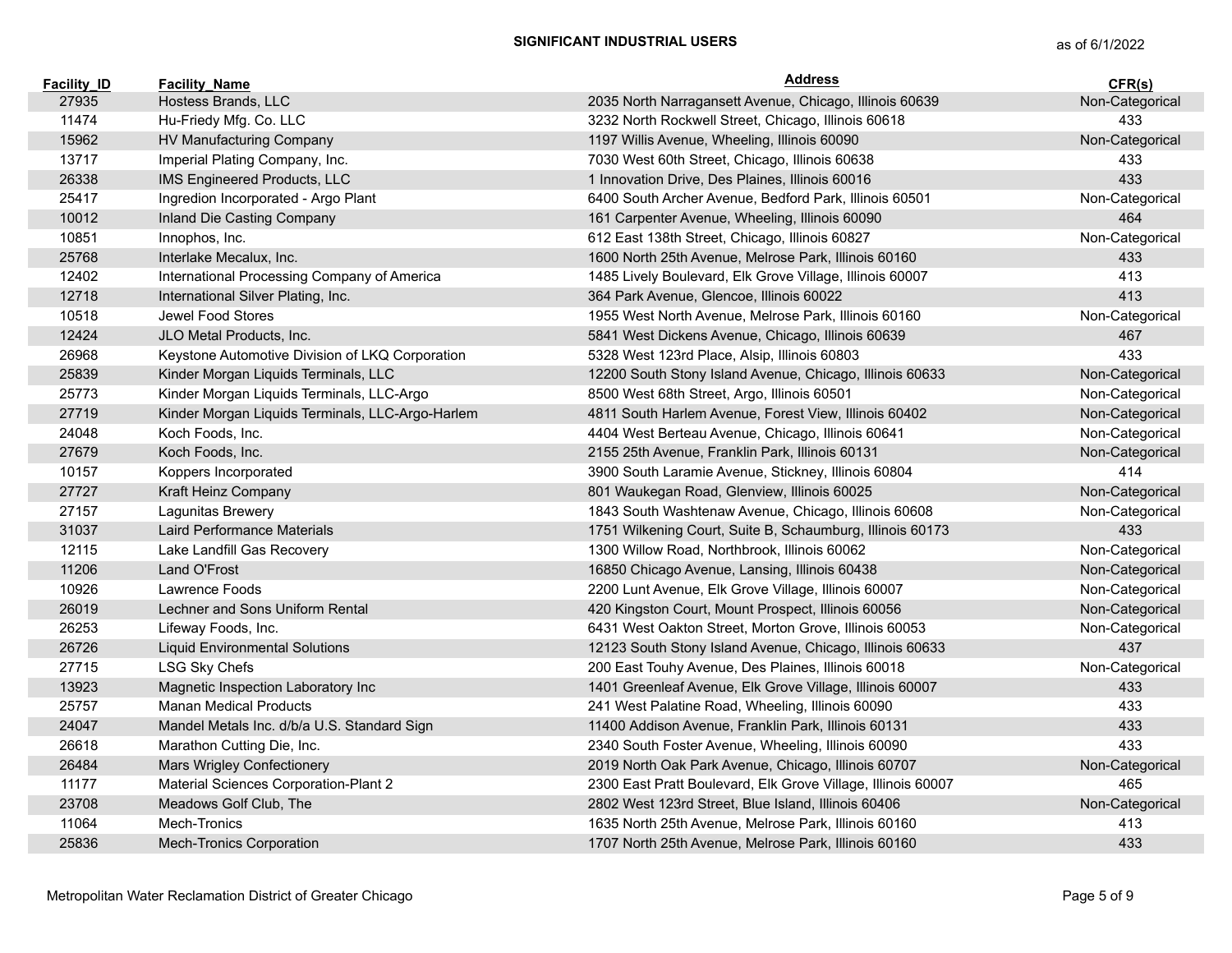| <b>Facility ID</b> | <b>Facility Name</b>                     | <b>Address</b>                                               | CFR(s)          |
|--------------------|------------------------------------------|--------------------------------------------------------------|-----------------|
| 13568              | Medi-Physics Inc. d/b/a GE Healthcare    | 3350 North Ridge Avenue, Arlington Heights, Illinois 60004   | 439             |
| 31067              | Medline Industries, LP                   | 900 West University Drive, Arlington Heights, Illinois 60004 | Non-Categorical |
| 26952              | Metal Impact LLC                         | 1501 Oakton Street, Elk Grove Village, Illinois 60007        | 433             |
| 24771              | Metal-Matic Inc.                         | 7200 South Narragansett Avenue, Bedford Park, Illinois 60638 | 420             |
| 10975              | Methode Electronics Inc                  | 1700 Hicks Road, Rolling Meadows, Illinois 60008             | 433             |
| 13772              | Mickey's Linen & Towel Supply Inc.       | 4501 West Addison Street, Chicago, Illinois 60641            | Non-Categorical |
| 26554              | MicroLink Devices, Inc.                  | 6457 West Howard Street, Niles, Illinois 60714               | 469 & 433       |
| 26676              | Micron Metal Finishing, LLC              | 8585 South 77th Avenue, Bridgeview, Illinois 60455           | 433             |
| 10760              | Midwestern Rust Proof, Inc.              | 3636 North Kilbourn Avenue, Chicago, Illinois 60641          | 413 & 433       |
| 13289              | Mike's Anodizing                         | 859 North Spaulding Avenue, Chicago, Illinois 60651          | 413             |
| 27079              | Mondelez Global, LLC                     | 7300 South Kedzie Avenue, Chicago, Illinois 60629            | Non-Categorical |
| 27617              | Montana Metal Products LLC               | 25 East Howard Street, Des Plaines, Illinois 60018           | 433             |
| 25991              | Morgan Services, Inc.                    | 4301 South Morgan Street, Chicago, Illinois 60609            | Non-Categorical |
| 14298              | <b>Morton Grove Pharmaceuticals</b>      | 6451 West Main Street, Morton Grove, Illinois 60053          | 439             |
| 26874              | MRC Polymers, Inc.                       | 3307 South Lawndale Avenue, Chicago, Illinois 60623          | 463             |
| 14095              | Mullins Food Products, Inc.              | 2200 South 25th Avenue, Broadview, Illinois 60153            | Non-Categorical |
| 25052              | NACME Steel Processing, LLC              | 429 West 127th Street, Chicago, Illinois 60628               | 420             |
| 30837              | Nalco Company LLC                        | 6216 West 66th Place, Bedford Park, Illinois 60638           | 455             |
| 24517              | Nalco Water Pretreatment Solutions, LLC  | 320 West 194th Street, Glenwood, Illinois 60425              | Non-Categorical |
| 24711              | Nation Pizza and Foods                   | 601 East Algonquin Road, Schaumburg, Illinois 60173          | Non-Categorical |
| 15958              | National Container Group, LLC            | 3620 West 38th Street, Chicago, Illinois 60632               | Non-Categorical |
| 24395              | National Technology Inc                  | 1101 Carnegie Street, Rolling Meadows, Illinois 60008        | 433             |
| 25677              | Nestle Professional Beverages            | 1821 South Kilbourn Avenue, Chicago, Illinois 60623          | Non-Categorical |
| 25910              | Nickel Composite Coatings, Inc.          | 6454 West 74th Street, Bedford Park, Illinois 60638          | 433             |
| 19614              | Nobert Plating Co-Plant 1                | 340 North Ashland Avenue, Chicago, Illinois 60607            | 413 & 433       |
| 12622              | Nobert Plating Co-Plant 2                | 1445 North Pulaski Road, Chicago, Illinois 60651             | 413             |
| 26295              | North American Electroless Nickel        | 776 West Lunt Avenue, Elk Grove Village, Illinois 60007      | 433             |
| 13547              | Northrop Grumman Systems Corporation     | 600 Hicks Road, Rolling Meadows, Illinois 60008              | 433             |
| 24696              | Nu-Way Industries, Inc.                  | 555 Howard Avenue, Des Plaines, Illinois 60018               | 433             |
| 10766              | O & K American Corporation               | 4630 West 55th Street, Chicago, Illinois 60632               | 420 & 433       |
| 13124              | Omega Plating Inc.                       | 4704 West 137th Street, Crestwood, Illinois 60445            | 433             |
| 28004              | OSI Industries LLC - S. Major            | 4900 South Major Avenue, Chicago, Illinois 60638             | Non-Categorical |
| 24078              | OSI Industries, LLC                      | 4545 South Racine Avenue, Chicago, Illinois 60609            | Non-Categorical |
| 27728              | OSI Industries, LLC                      | 4201 South Ashland Avenue, Chicago, Illinois 60609           | Non-Categorical |
| 10219              | Owens Corning Roofing and Asphalt, LLC   | 5824 South Archer Road, Summit, Illinois 60501               | Non-Categorical |
| 15106              | Paxton Landfill-IEPA Remediation Section | 11900 South Oglesby Avenue, Chicago, Illinois 60633          | Non-Categorical |
| 26796              | Pepsi Beverages Company                  | 650 West 51st Street, Chicago, Illinois 60609                | Non-Categorical |
| 12126              | Perfection Plating, Inc.                 | 775 Morse Avenue, Elk Grove Village, Illinois 60007          | 413             |
| 26921              | Perfection Plating, Inc.                 | 1521 Morse Avenue, Elk Grove Village, Illinois 60007         | 433             |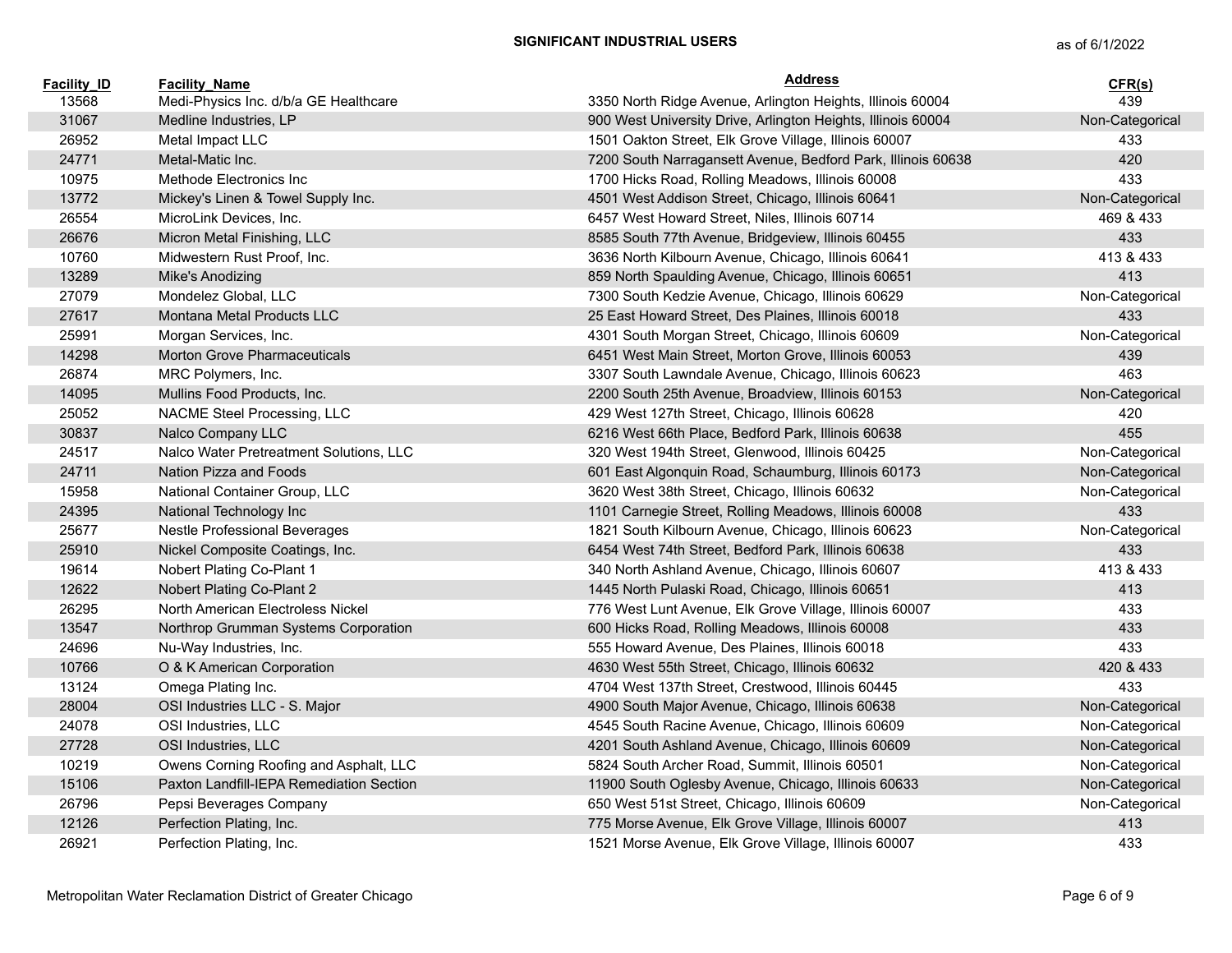| <b>Facility ID</b> | <b>Facility Name</b>                     | <b>Address</b>                                           | CFR(s)          |
|--------------------|------------------------------------------|----------------------------------------------------------|-----------------|
| 27992              | Petersen Aluminum Corporation            | 3827 North Willow Street, Schiller Park, Illinois 60176  | 413             |
| 13721              | Precise Finishing Company, Inc.          | 2842 Birch Street, Franklin Park, Illinois 60131         | 413             |
| 10635              | Precision Instruments Inc.               | 1846 Miner Street, Des Plaines, Illinois 60018           | 433             |
| 12127              | Precision Plating Company, Inc.          | 4123 West Peterson Avenue, Chicago, Illinois 60646       | 413 & 433       |
| 13468              | Premcor Alsip Distribution Center        | 3600 West 131st Street, Alsip, Illinois 60803            | 419             |
| 21463              | Pro-Tec Metal Finishing Corp             | 1428 North Kilpatrick Avenue, Chicago, Illinois 60651    | 433             |
| 26627              | <b>Progressive Coating</b>               | 900 South Cicero Avenue, Chicago, Illinois 60644         | 433             |
| 27723              | Pullman Innovations                      | 2701 East 100th Street, Chicago, Illinois 60617          | Non-Categorical |
| 10182              | PVS Chemical Solutions, Inc.             | 12260 South Carondolet Avenue, Chicago, Illinois 60633   | 415             |
| 13277              | Q.C. Finishers, Inc.                     | 10244 Franklin Avenue, Franklin Park, Illinois 60131     | 433             |
| 14999              | Quala Services, LLC                      | 803 East 120th Street, Chicago, Illinois 60628           | 442             |
| 10639              | Quam Nichols Co.                         | 234 East Marquette Road, Chicago, Illinois 60637         | 433             |
| 25523              | R & B Powder Coatings                    | 4000 South Bell Avenue, Chicago, Illinois 60609          | 433             |
| 15043              | R & R Research d/b/a E J Somerville Co.  | 1305 North 31st Avenue, Melrose Park, Illinois 60160     | 433             |
| 13115              | R. C. Industries, Inc.                   | 1420 North Lamon Avenue, Chicago, Illinois 60651         | 413             |
| 15879              | Rainbow Art, Incorporated                | 2224 West Grand Avenue, Chicago, Illinois 60612          | 433             |
| 11429              | Regis Technologies, Inc.                 | 8210 North Austin Avenue, Morton Grove, Illinois 60053   | 414             |
| 11241              | Reliable Plating Corp                    | 1538-46 West Lake Street, Chicago, Illinois 60607        | 413             |
| 27090              | Revolution Brewing Kedzie                | 3340 North Kedzie Avenue, Chicago, Illinois 60618        | Non-Categorical |
| 24778              | Rich Products Manufacturing Corporation  | 6200 West Mulford Street, Niles, Illinois 60714          | Non-Categorical |
| 24610              | <b>River Bend Prairie</b>                | 801 East 138th Street, Dolton, Illinois 60419            | Non-Categorical |
| 26811              | Riverdale Plating and Heat Treating, LLC | 680 West 134th Street, Riverdale, Illinois 60827         | 413             |
| 27599              | <b>RKC Cleaners</b>                      | 675 Greenleaf Avenue, Elk Grove Village, Illinois 60007  | Non-Categorical |
| 27704              | RMHI, Inc. d/b/a Streamwood Plating Co.  | 1545 Brandy Parkway, Streamwood, Illinois 60107          | 413             |
| 25857              | <b>RNA Corporation</b>                   | 13750 Chatham Street, Blue Island, Illinois 60406        | Non-Categorical |
| 26368              | RoHS Compliance Services, Inc.           | 1260 Howard Street, Elk Grove Village, Illinois 60007    | 433             |
| 26680              | Roscoe Company                           | 3535 West Harrison Street, Chicago, Illinois 60624       | Non-Categorical |
| 15773              | S & B Finishing Co, Inc                  | 3005 West Franklin Boulevard, Chicago, Illinois 60612    | 433             |
| 10670              | S & C Electric Co.                       | 6601 North Ridge Boulevard, Chicago, Illinois 60626      | 433             |
| 13429              | Safety-Kleen Systems, Inc.               | 633 East 138th Street, Dolton, Illinois 60419            | Non-Categorical |
| 11339              | Saporito Finishing Company               | 3119 South Austin Avenue, Cicero, Illinois 60804         | 413 & 433       |
| 25960              | SB Boron Corporation                     | 20 Davis Drive, Bellwood, Illinois 60104                 | Non-Categorical |
| 13574              | Senior Flexonics                         | 300 East Devon Avenue, Bartlett, Illinois 60103          | 433             |
| 10680              | Sipi Metals Corporation                  | 1720 North Elston Avenue, Chicago, Illinois 60642        | 421             |
| 11951              | <b>Skild Plating Corp</b>                | 1516-18 North Kilpatrick Avenue, Chicago, Illinois 60651 | 413             |
| 10683              | Sloan Valve Co.                          | 10500 Seymour Avenue, Franklin Park, Illinois 60131      | 433             |
| 10689              | Sokol & Co.                              | 5315 Dansher Road, Countryside, Illinois 60525           | Non-Categorical |
| 25700              | Solvay USA Inc.                          | 14000 South Seeley Avenue, Blue Island, Illinois 60406   | 417             |
| 27620              | South Chicago Packing LLC                | 945 West 38th Street, Chicago, Illinois 60609            | Non-Categorical |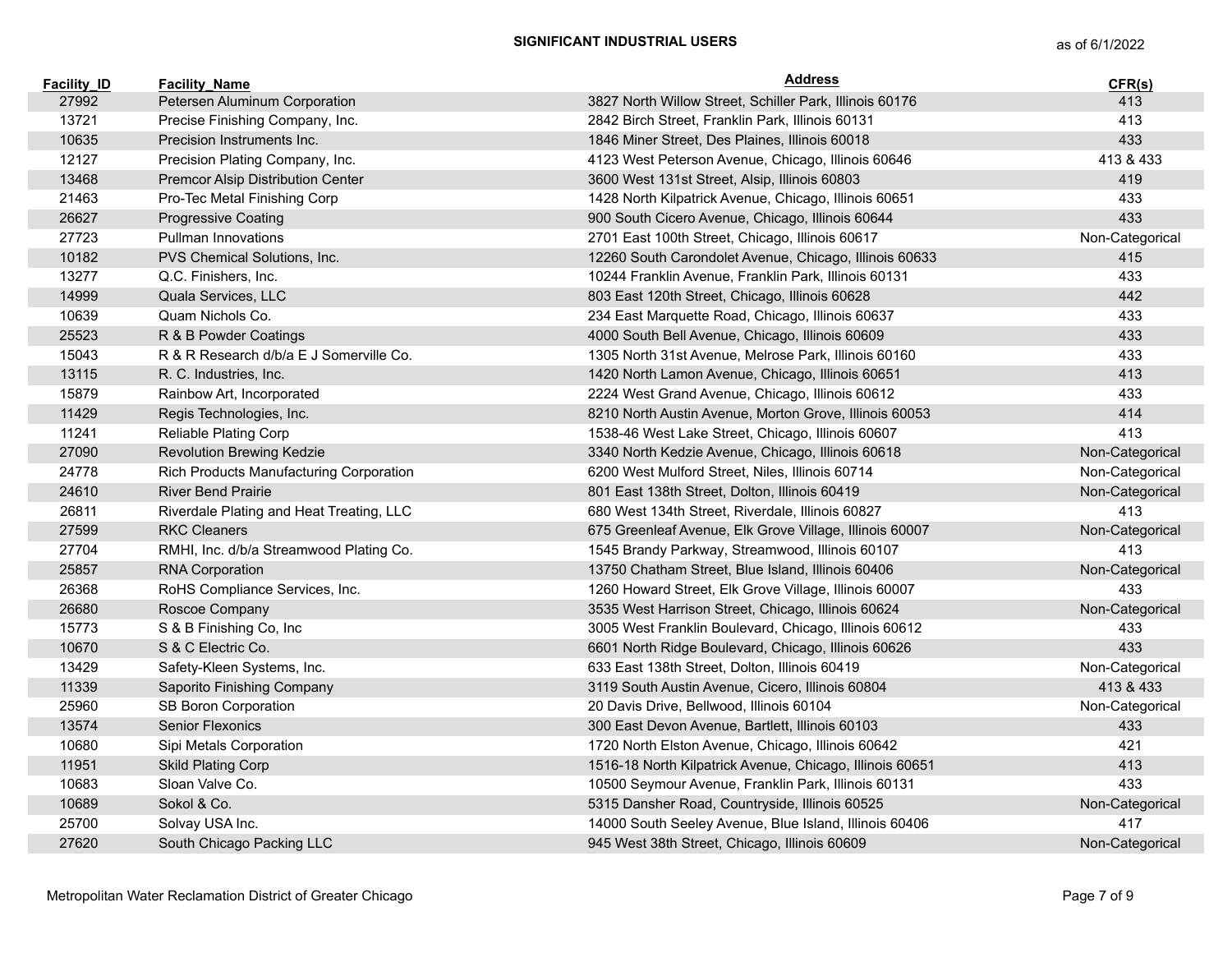| <b>Facility ID</b> | <b>Facility Name</b>                             | Address                                                      | CFR(s)          |
|--------------------|--------------------------------------------------|--------------------------------------------------------------|-----------------|
| 26008              | Stampede Meat, Inc.                              | 7351 South 78th Avenue, Bridgeview, Illinois 60455           | Non-Categorical |
| 24847              | <b>Sterling Plating</b>                          | 4629 North Ronald Street, Harwood Heights, Illinois 60706    | 433             |
| 25279              | Sunrise Electronics                              | 130 Martin Lane, Elk Grove Village, Illinois 60007           | 433             |
| 30974              | Superior West Laundry LLC                        | 920 South Campbell Avenue, Chicago, Illinois 60612           | Non-Categorical |
| 27991              | Sureway Group, Inc., The                         | 2959 Hart Court, Franklin Park, Illinois 60131               | 433             |
| 10847              | Switchcraft Inc                                  | 5555 North Elston Avenue, Chicago, Illinois 60630            | 433             |
| 30987              | Synergy Flavors Innova LLC                       | 1437 West 37th Street, Chicago, Illinois 60609               | Non-Categorical |
| 23963              | T.A.C. Inc.                                      | 7739 West 59th Street, Summit, Illinois 60501                | Non-Categorical |
| 24828              | T.A.C. Inc.                                      | 7745 West 59th Street, Summit, Illinois 60501                | 442             |
| 26982              | Taylor Prepared Foods, Inc.                      | 200 North Artesian Avenue, Chicago, Illinois 60612           | Non-Categorical |
| 27986              | Techevon, LLC                                    | 4142 West Lake Street, Chicago, Illinois 60624               | 433             |
| 14260              | Three J's Industries, Inc.                       | 701 Landmeier Road, Elk Grove Village, Illinois 60007        | 433             |
| 21525              | Tone Products, Inc.                              | 2129 North 15th Avenue, Melrose Park, Illinois 60160         | Non-Categorical |
| 10098              | Tootsie Roll Industries, LLC                     | 7401 South Cicero Avenue, Chicago, Illinois 60629            | Non-Categorical |
| 30719              | Total Clean, LLC                                 | 3233 West 167th Street, Hazel Crest, Illinois 60429          | 442             |
| 27660              | Trend Technologies, LLC                          | 737 Fargo Avenue, Elk Grove Village, Illinois 60007          | 433             |
| 27851              | Tri-Fin, LLC                                     | 79 Bond Street, Elk Grove Village, Illinois 60007            | 433             |
| 25479              | Tru-Vue, Inc.                                    | 9400 West 55th Street, McCook, Illinois 60525                | Non-Categorical |
| 13233              | U S Plating Co.                                  | 2136 South Sawyer Avenue, Chicago, Illinois 60623            | 413             |
| 20636              | Underwriters Laboratories, Inc.                  | 333 Pfingsten Road, Northbrook, Illinois 60062               | Non-Categorical |
| 26387              | Unifirst Corporation                             | 2045 North 17th Avenue, Melrose Park, Illinois 60160         | Non-Categorical |
| 11443              | Unilever Illinois Mfg., LLC                      | 2816 South Kilbourn Avenue, Chicago, Illinois 60623          | Non-Categorical |
| 25321              | Unitech Industries                               | 1461 Elmhurst Road, Elk Grove Village, Illinois 60007        | 433             |
| 26725              | United Electronics Corporation                   | 3615 Wolf Road, Franklin Park, Illinois 60131                | 433             |
| 13676              | United Re-Manufacturing Company Inc.             | 9550 Soreng Avenue, Schiller Park, Illinois 60176            | 433             |
| 10735              | Unity Manufacturing Co.                          | 1260 North Clybourn Avenue, Chicago, Illinois 60610          | 433             |
| 11464              | UOP LLC                                          | 8400 Joliet Road, McCook, Illinois 60525                     | 414             |
| 25083              | V & V Supremo Foods, Inc.                        | 1934 West 21st Street, Chicago, Illinois 60608               | Non-Categorical |
| 25855              | Vanee Foods Company                              | 2759 South 25th Avenue, Broadview, Illinois 60155            | Non-Categorical |
| 12167              | Vanee Foods Company, Inc.                        | 5418 McDermott Drive, Berkeley, Illinois 60163               | Non-Categorical |
| 26573              | Vantage Oleochemicals                            | 4650 South Racine Avenue, Chicago, Illinois 60609            | Non-Categorical |
| 26095              | Vee Pak, Inc.                                    | 5331 Dansher Road, Countryside, Illinois 60525               | Non-Categorical |
| 25859              | Vegetable Juices, Inc.                           | 7400 South Narragansett Avenue, Bedford Park, Illinois 60638 | Non-Categorical |
| 26385              | Ventura Foods, LLC d/b/a Marie's Salad Dressings | 201 West Armory Drive, Thornton, Illinois 60476              | Non-Categorical |
| 15025              | Viant Wheeling, Inc.                             | 140 East Hintz Road, Wheeling, Illinois 60090                | 433             |
| 27652              | Vienna Beef, Ltd.                                | 1000 West Pershing Road, Chicago, Illinois 60609             | Non-Categorical |
| 10394              | Vita Food Products Inc                           | 2222 West Lake Street, Chicago, Illinois 60612               | Non-Categorical |
| 13053              | VP Finish, Pariso Inc                            | 1836 North Lockwood Avenue, Chicago, Illinois 60639          | 413             |
| 13714              | VP Finish, Pariso Inc.                           | 1819 North Lorel Avenue, Chicago, Illinois 60639             | 433             |